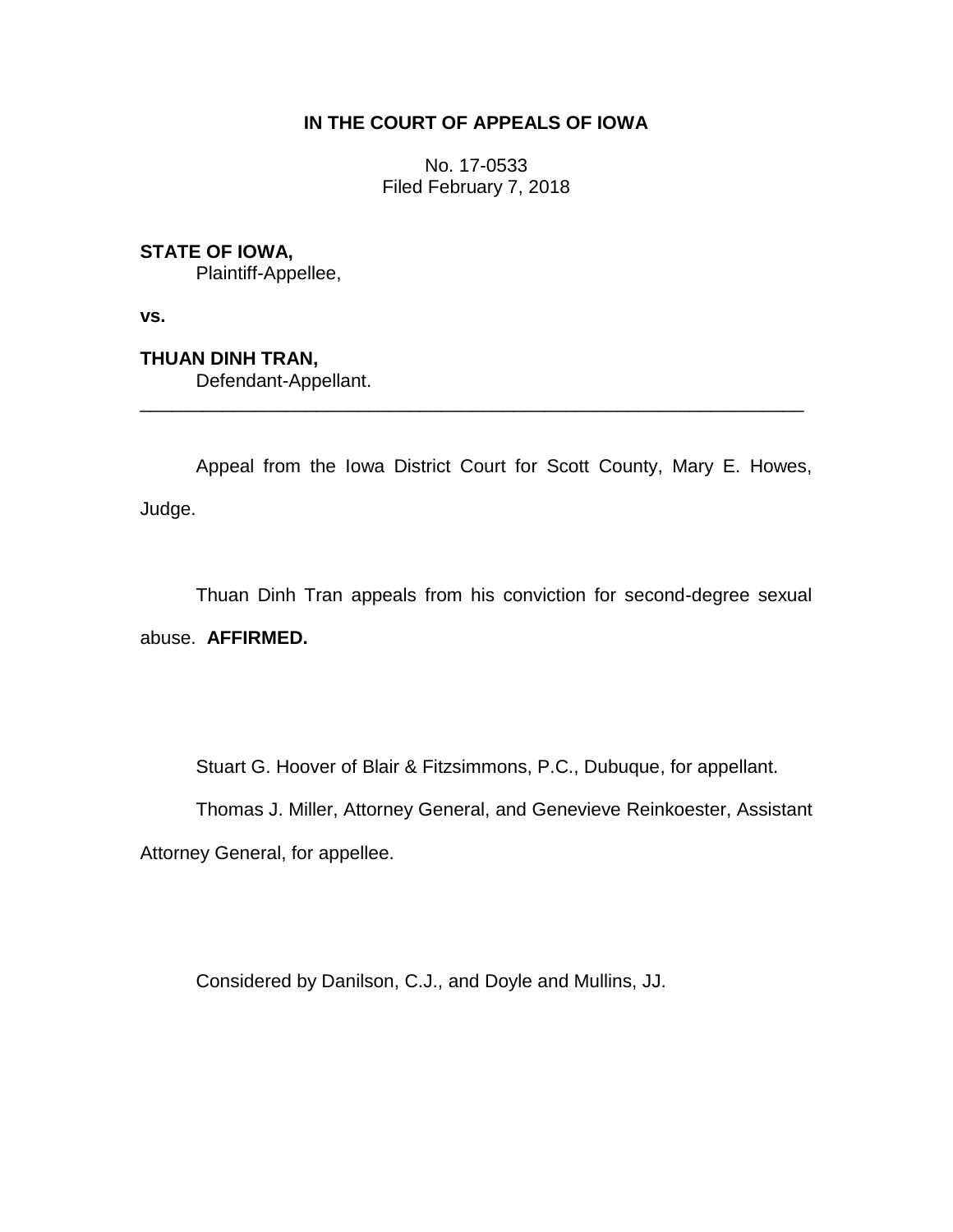## **DANILSON, Chief Judge.**

Thuan Dinh Tran was convicted following a jury trial for the sexual abuse in the second degree of a nine-year-old child. On appeal, Tran contends his trial counsel was constitutionally ineffective in failing to object to the testimony of an expert witness as indirectly vouching for the credibility of the child.

Ineffective-assistance-of-counsel claims are reviewed de novo. *Everett v. State*, 789 N.W.2d 151, 155 (Iowa 2010).

To succeed on an ineffective-assistance-of-counsel claim, a defendant must show both that "(1) counsel failed to perform an essential duty; and (2) prejudice resulted." *State v. Maxwell*, 743 N.W.2d 185, 195 (Iowa 2008). "[W]e measure counsel's performance against the standard of a reasonably competent practitioner." *Id.* (citing *Ledezma v. State*, 626 N.W.2d 134, 142 (Iowa 2001)).

"To establish prejudice, a defendant must show the probability of a different result is 'sufficient to undermine confidence in the outcome.'" "In determining whether this standard has been met, we must consider the totality of the evidence, what factual findings would have been affected by counsel's errors, and whether the effect was pervasive or isolated and trivial." "Unlike the situation in which error has been preserved and the court presumes prejudice, in this case it is the defendant's burden to demonstrate a reasonable probability of a different result."

*Everett*, 789 N.W.2d at 158 (citations omitted).

Tran complains Dr. Barbara Harre, a physician at the Child Protection Response Center, indirectly vouched for the child's credibility when she testified: "T.T. is a lovely little girl. She was very comfortable to go back to the area with me, and we started talking." Tran asserts the comments "convey to the jury that T.T. has certain positive character traits about her that would make it highly unlikely that she would lie about what happened to her." We are not convinced